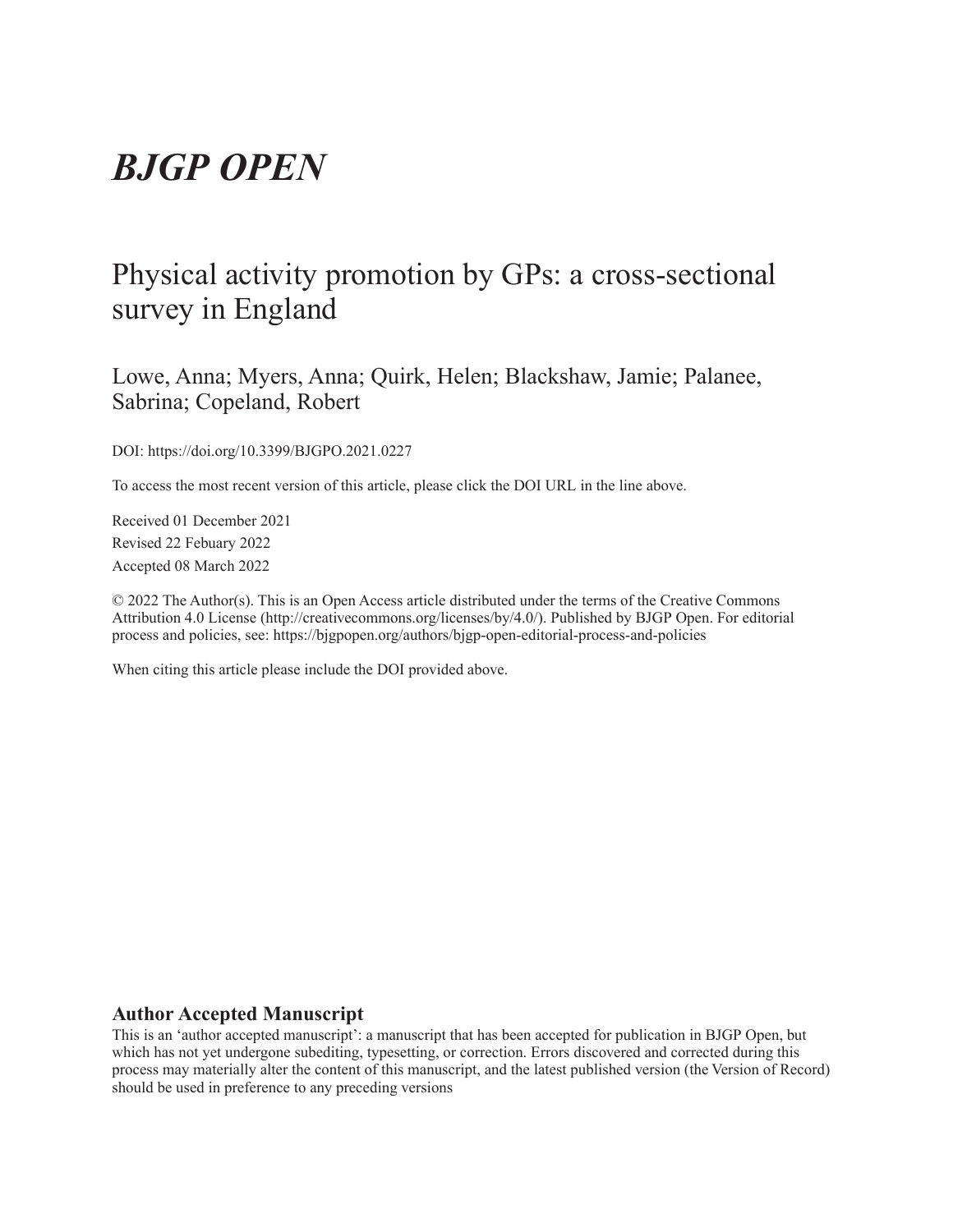#### V6

## TITLE

Physical activity promotion by GPs: a cross-sectional survey in England

## Authors

Lowe, A\*., Myers, A., Quirk, H., Blackshaw, J., Palanee, S. and Copeland, R. \*Corresponding author

## **Affiliations**

Anna Lowe\* (PhD): Associate Professor, Advanced Wellbeing Research Centre, Sheffield Hallam University, 2 Old Hall Road, Sheffield, S9-3TU, UK. a.lowe@shu.ac.uk ORCiD ID: 0000-0001-5297- 8957

Anna Myers (PhD): Research Fellow, Advanced Wellbeing Research Centre, Sheffield Hallam University, 2 Old Hall Road, Sheffield, S9-3TU, UK. ORCiD ID: 0000-0001-6432-8628

Helen Quirk (PhD): Research Fellow, School of Health and Related Research (ScHARR), The University of Sheffield, 30 Regent Street, Sheffield, S1 4DA, UK; ORCiD ID: 0000-0003-2716-4681

Jamie Blackshaw (MSc): National Lead Physical Activity and Healthy Weight, Office for Health Improvement and Disparities, Department of Health and Social Care, 39 Victoria Street, London, SW1H 0EU

Sabrina Palanee (MSc): Senior Press Officer, King's College Hospital NHS Foundation Trust, KCH Business Park, 129-131 Coldharbour Ln., Denmark Hill, SE5 9NY

Robert Copeland (PhD) Director of the Advanced Wellbeing Research Centre, Sheffield Hallam University, 2 Old Hall Road, Sheffield, S9-3TU, UK. ORCiD ID: 0000-0002-4147-5876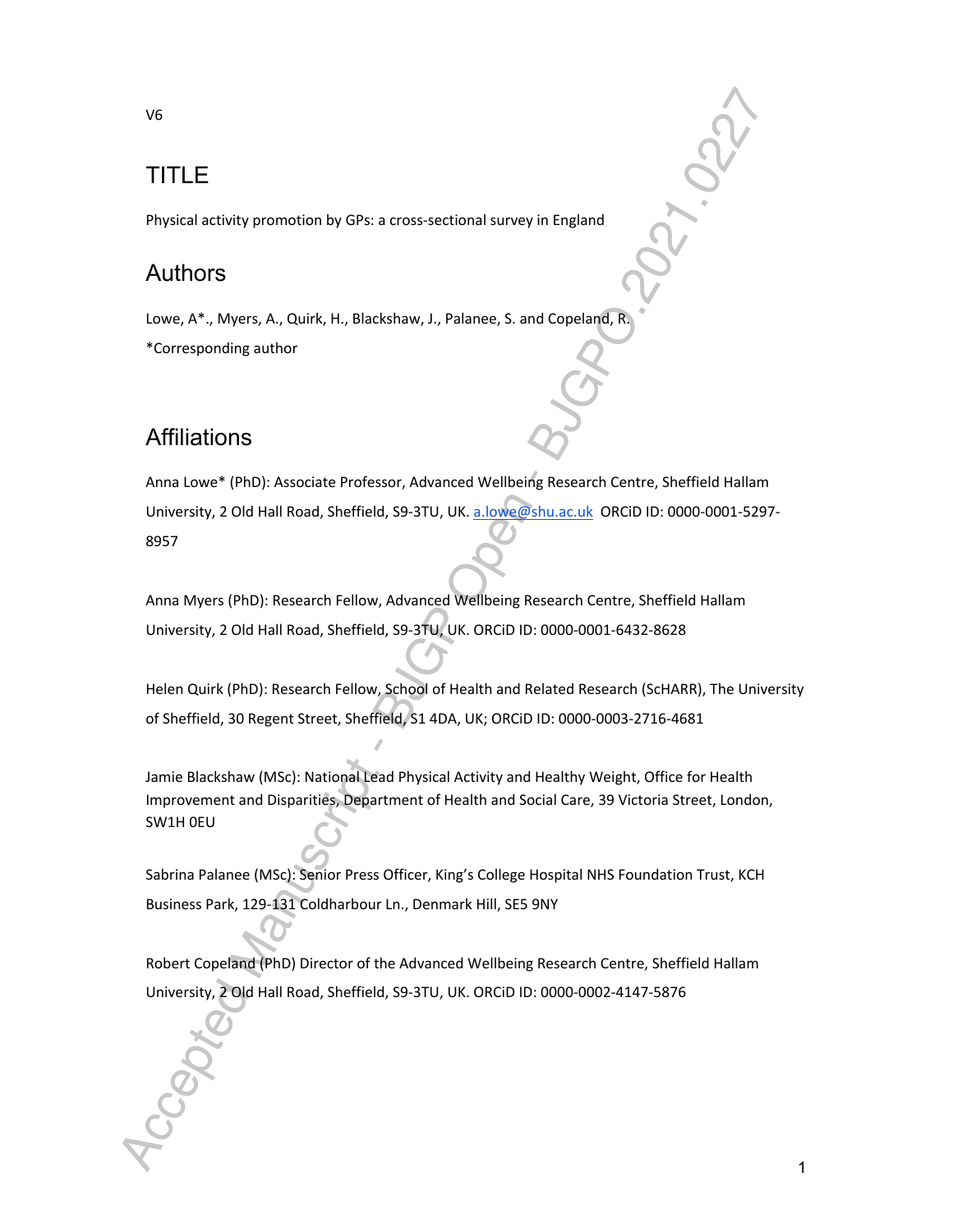## ABSTRACT

**Background:** Physical activity (PA) contributes to the prevention and management of many health conditions. Primary care practitioners have an important role to play in supporting people to be physically active.

**Aim:** The study had three aims; 1) to explore general practitioners' (GPs) awareness, and knowledge of the PA guidelines, 2) to assess their confidence in promoting PA, and 3) to explore factors that influence PA promotion amongst GPs.

**Design:** Cross-sectional survey, secondary analysis.

**Method:** UK-based GPs were invited to take part in an online survey in January 2021. Demographic questions were followed by nine multiple choice questions. Categorical data were analysed using descriptive statistics and open-ended data were analysed using content analysis and inductive coding.

**Results:** Eight hundred and nine GPs based in England completed the survey. Most GP respondents (99%) believed that PA is important yet only 36% reported being at least 'somewhat familiar' with current PA guidance. Despite this, 74% of GPs reported feeling confident to raise the topic of PA with their patients. Barriers included lack of time, perceptions of patient attitude and perception of risk, language issues and COVID-19. Key facilitators were identified and 'Couch to 5k' and the 'parkrun practice' initiative were the most widely used support tools.

**Conclusion:** GPs value PA yet well-known barriers exist in embedding promotion into primary care. As primary care reconfigures there is an opportunity to embed PA into systems, services and processes.

## KEY WORDS

Physical activity, general practice, general practitioners, primary care, public health

## HOW THIS FITS IN (text box)

- Physical activity (PA) is important in the prevention and management of health conditions and healthcare professionals in primary care have an important role in supporting people to be physically active.
- Our findings indicate that GPs value PA and that most feel confident discussing PA with patients.
- It is not always easy for GPs to promote PA, there are many barriers, the most frequently cited of which is time constraints.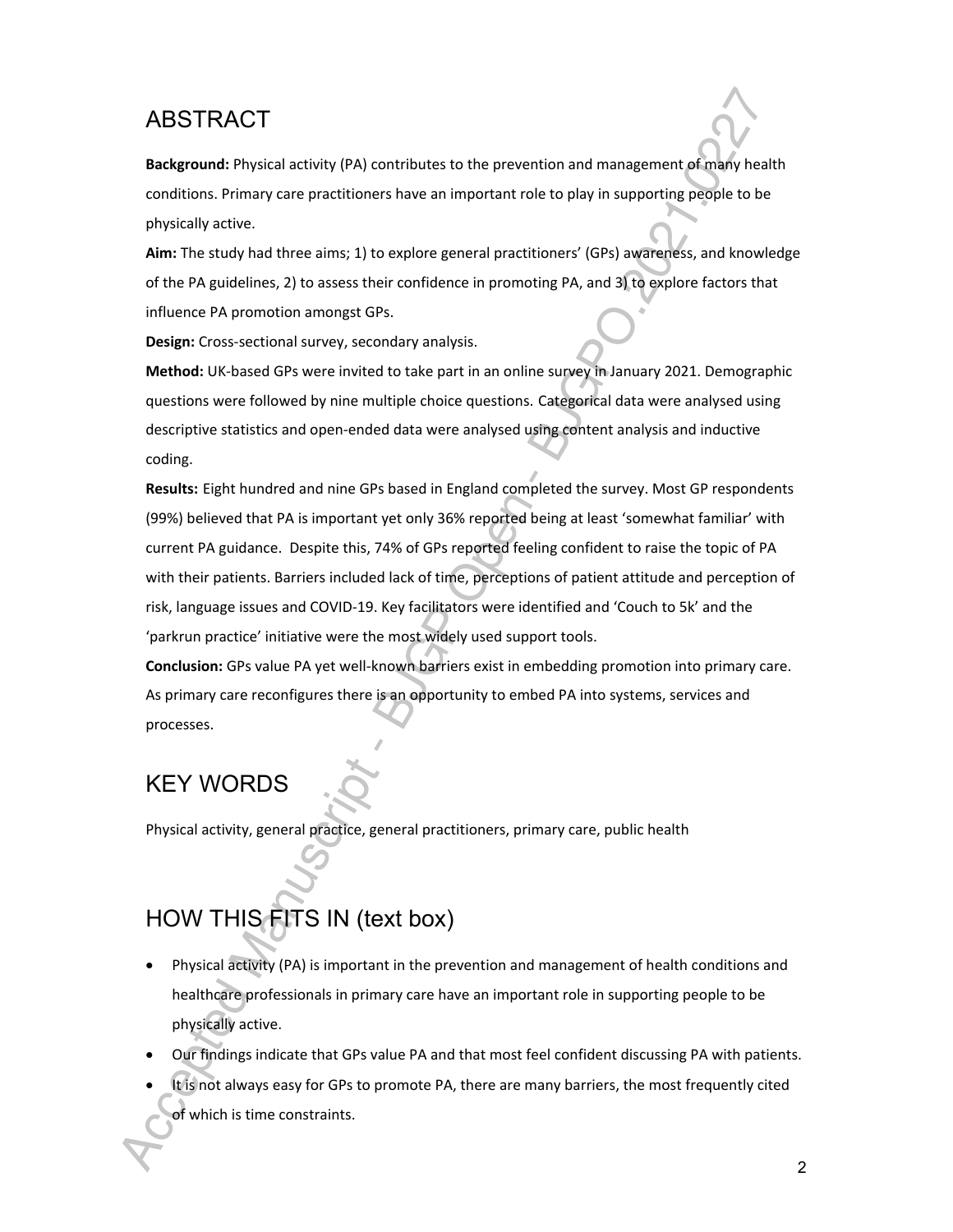As the landscape changes and primary care reconfigures, a joined-up approach to embedding PA across primary care teams, systems and services is needed.

## INTRODUCTION

Physical inactivity increases individual risk for all-cause mortality and is one of the leading causes of non-communicable disease in the world (1). It is well known that physical activity (PA) is effective in primary prevention, secondary prevention, and in the treatment of many long-term health conditions (2). Yet inactivity rates in the United Kingdom (UK) are among the highest worldwide (3) . and follow an upwards trend. Tackling inactivity is complex, it involves multiple interacting factors that collectively influence individuals' behaviours. Relevant domains include transport, built environment, societal norms and culture, socio-political influences, psychological and biological factors (4).

Healthcare is an important part of whole system approaches to increasing PA (5). Primary care is recognised as having a central role in the continued national, strategic public health focus on increasing PA at a population level (6,7). This study refers specifically to the role of General Practitioners (GPs) within primary care settings. GPs are perceived as some of the most trusted professionals in society (8). They have privileged access into local communities and can reach those experiencing poorer health, older people, and those with lower socioeconomic status. This puts them in a unique position to support people to become more active (3). The average patient sees their GP over five times per year (9), around half of these contacts are related to management of long-term health conditions (10). These interactions have been identified as a critical opportunity to promote PA (11,12) and it has been reported that 1 in 4 people would be more active if advised by a GP or nurse (13). This is the rationale behind current national initiatives to embed PA into healthcare including the Moving Healthcare Professionals Programme (14).

In 2016, a cross-sectional survey of GPs in England was undertaken (15) to assess their knowledge, use, and confidence in relation to national Chief Medical Officers' (CMO) PA guidance (16). The survey, published the following year, reported that most GPs (81%) were unfamiliar with the national PA guidance and that tools to assess PA in practice were not routinely used in practice (15).

The current study represents an important update on these initial findings. Five years on, the primary care system is reconfiguring into Primary Care Networks (PCNs) and there are new roles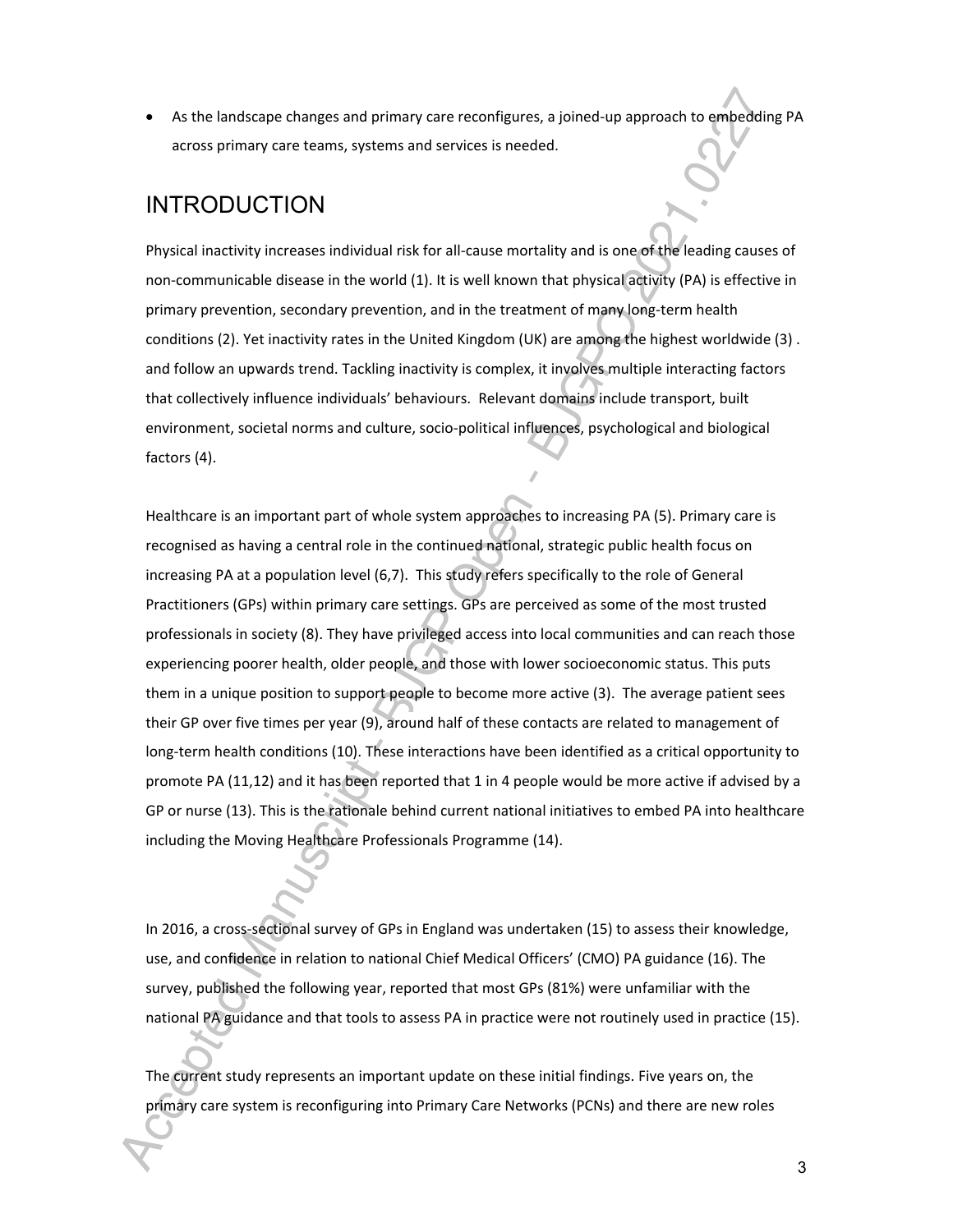such as Link Workers that, via social prescribing, offer a mechanism for PCNs to connect people to PA opportunities. These changes are occurring against the backdrop of COVID-19, which has created unprecedented pressures on primary care (17). The pandemic exacerbated existing health inequalities with disadvantaged communities being disproportionately affected (18). It has also highlighted population-level decreases in PA associated with periods of national lockdown, with certain groups including older people, people from Black, Asian or minority ethnic groups, and those with health conditions being disproportionately affected (19).

Collectively, these developments signal a substantial change in the context in which PA promotion in primary care occurs. This study offers a timely review of current practice and future opportunities.

### Aims & Objectives

The primary aim of this study was to describe GPs' experience of promoting PA within the primary care setting. Objectives were to:

- 1. Assess the perceived importance of PA among GPs in England
- 2. Assess GPs' awareness of current CMO PA guidance
- 3. Assess GPs' confidence in discussing PA with patients
- 4. Identify barriers to, and facilitators of PA conversations with patients
- 5. Assess the availability and appropriateness of tools that support the assessment and promotion of PA in primary care.

## **METHODS**

This study is a secondary analysis of existing survey data that was commissioned by The Office for Health Improvement and Disparities (OHID, formerly Public Health England) and collected by MedeConnect Healthcare Insight, the market research division of the Doctors.net.uk (DNUK) group (20). This is the UK's largest online professional network of doctors, providing information services to 242,033 doctors including GPs. Data was collected for three weeks between 8th and 29th January 2021 via an online omnibus questionnaire. GPs who logged in to DNUK during the three-week window were invited to complete the questionnaire via a link that was visible on their personalised home page. Regional quotas were used to ensure proportionate representation. Two email reminders were sent during the study window to those who had opted in to receive them. A small incentive (approximately £2 of virtual points that are exchangeable for shopping vouchers or charitable donations) was provided on completion of all study questions.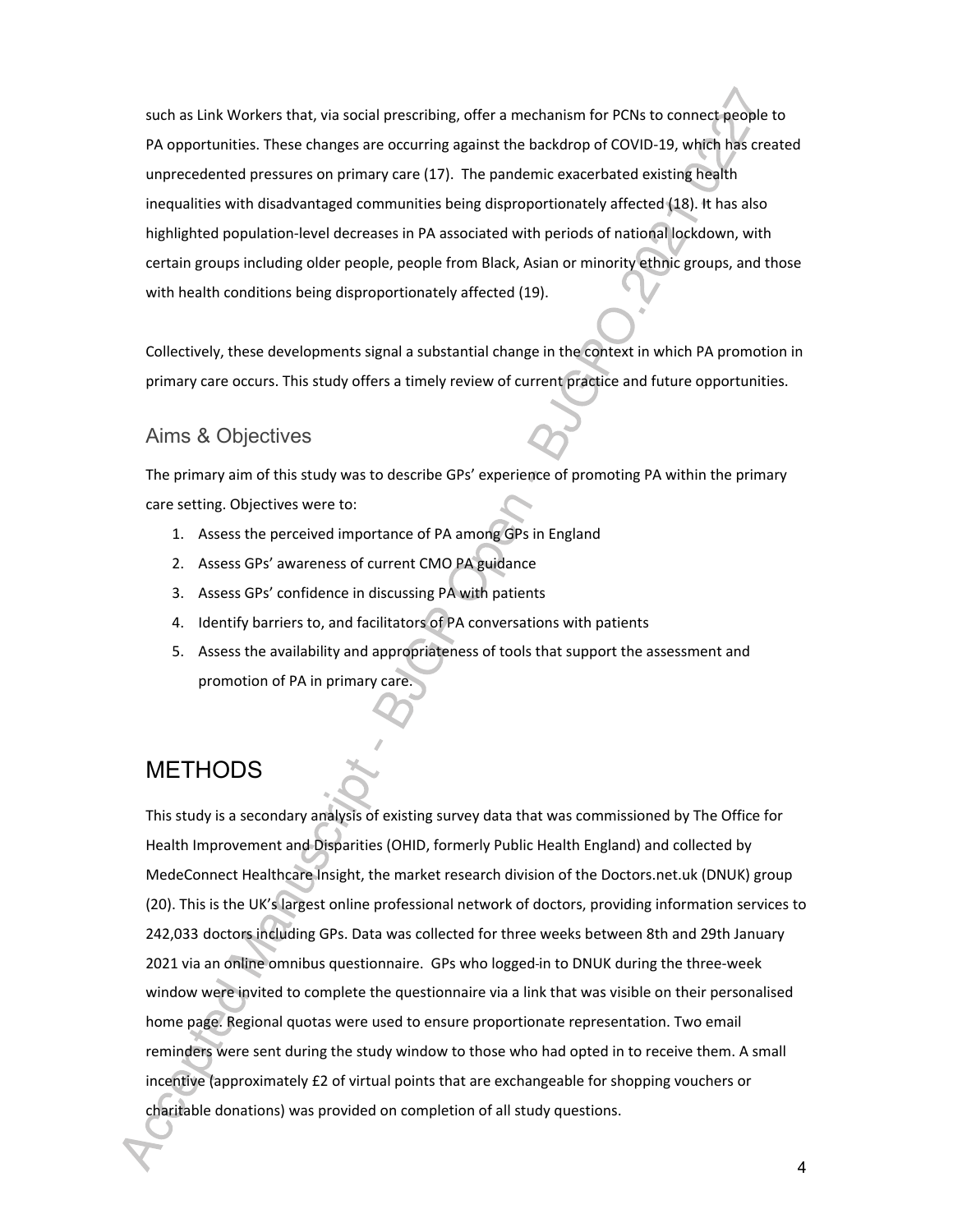The questionnaire was adapted from a previous survey (15). Questions were reviewed by an expert advisory panel including primary care clinicians, academics and policy leads. Questionnaire design was coordinated by OHID and scripting was performed by MedeConnect. The questionnaire consisted of nine multiple choice questions. Demographic information was also collected.

MedeConnect collects and processes data in line with the Market Research Society code of conduct, and the legal and ethical framework of the British Healthcare Business Intelligence Association (21,22). All respondents consented to their anonymised data being shared for research purposes. Ethical approval for this secondary analysis was obtained from Sheffield Hallam University (Ref no: ER31786738).

### Data analysis

Categorical survey data were analysed using descriptive statistics. Statistical analysis was performed using IBM SPSS for Windows (23).

The open-ended survey responses were used to help support and describe the quantitative data. The open-ended survey data were analysed in Excel using content analysis and inductive coding (24). A coding frame was devised inductively from the data which involved manually assigning codes to the verbatim responses. These were cross-checked by a second member of the research team to determine agreement. Verbatim comments were extracted to illustrate the themes.

## RESULTS

### Sample characteristics

At the time of this survey DNUK had 12,374 active members (members who had used the website within the previous 90 days), and 10,410 members logged on to the website during the three-week study period. Of those, 1,305 GPs started the online questionnaire and 1,005 completed it. For the purposes of this study, only respondents based in England were included in analyses which resulted in 166 participants being excluded leaving a final sample size of 839 GPs.

Table 1 provides a breakdown of sample demographics. Respondents were more likely to be men (54%), aged 36-55 years (76%) and GP partners/principals (52%). According to data from the General Medical Council, the proportion of men and women in the study sample was representative of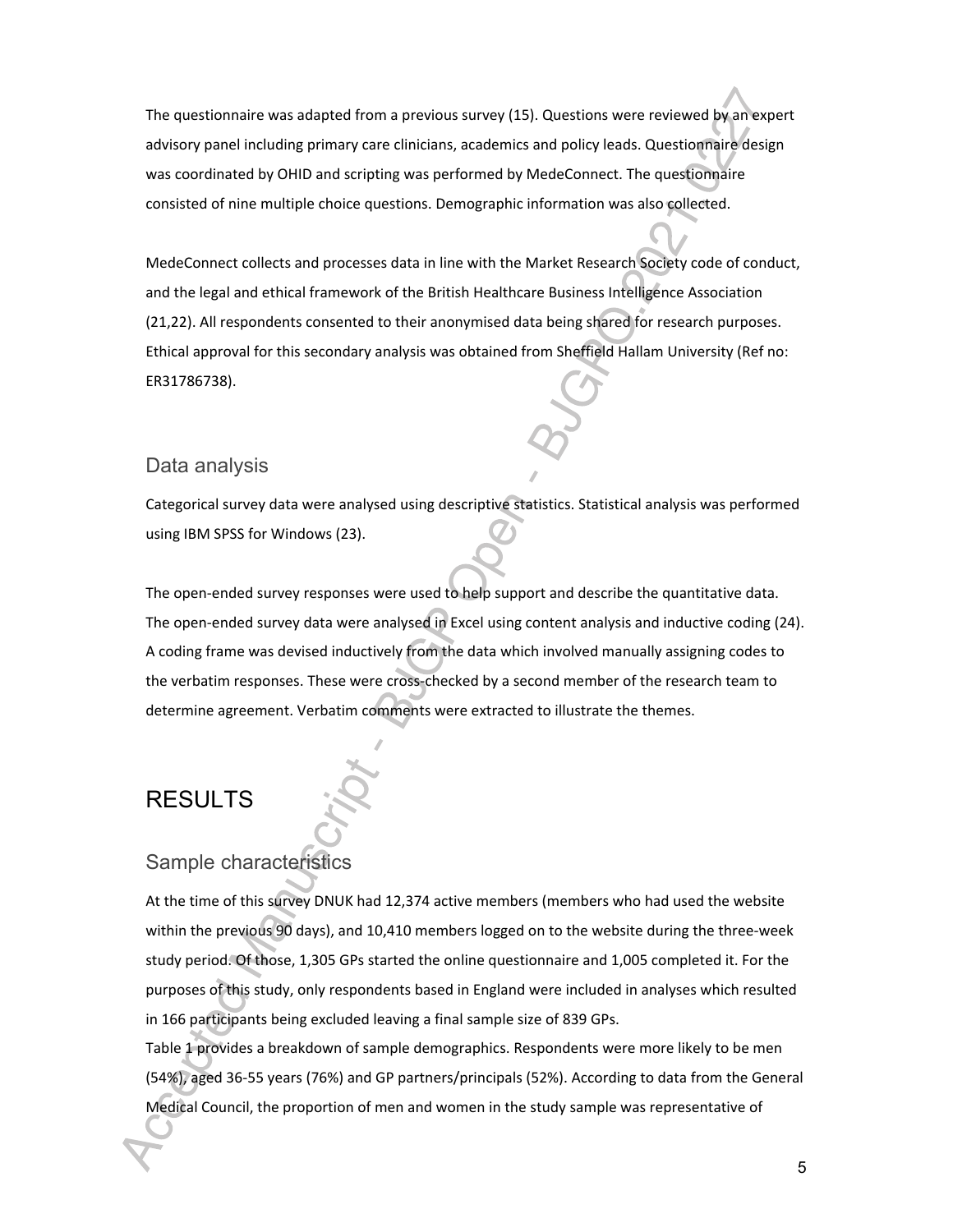England (men 52.9% and women 47.1%), however GPs who were 35 years and under (28.7% in England) were underrepresented and GPs aged 36 to 45 years (28.2% in England) and 46 to 55 years (20.7%) were overrepresented (25).

#### Table 1 around here

## Importance of PA, awareness of Chief Medical Officers' guidelines and confidence to discuss PA with patients

When asked about the importance of PA, most respondents (99%) believed that PA is important (either 'of some importance' (10.1%), 'very important' (46.6%) or 'extremely important' (42.4%)) for the prevention and management of health conditions. As shown in Figure 1, only 1% believed PA was of limited importance.

#### Figure 1 around here

GPs were asked about their awareness of the Chief Medical Officers' (CMO) PA guidance (16). Over a quarter of respondents had not heard of the guidance as illustrated in Figure 2.

#### Figure 2 around here

When asked how confident GPs felt in discussing PA with patients, most participants (74%) reported being confident (either 'moderately' (52.8%) or 'very' (21.3%)) to discuss PA with their patients.

### Figure 3 around here

Knowledge and awareness of PA tools, training and campaigns Respondents reviewed a list of existing PA assessment tools (Supplementary Figure 1), GPs had the greatest awareness of the *General Practice Physical Activity Questionnaire* (GPPAQ) (49%), but only 24% reported using it. Almost half (48%) of the respondents were not aware of any of the PA measurement tools listed and 74% reported not using any.

When asked about existing PA training that GPs might have heard of and/or undertaken, most of the respondents had not heard of (53%) or undertaken (73%) any of the PA training listed (Supplementary Figure 2). '*Using the General Practice PA questionnaire (GPPAQ) in practice'* was the most widely known (26%) and completed (11%) but this was still a relatively small proportion. '*Delivering brief interventions to encourage patient PA'* training was the second most widely known (19%) and it was undertaken by 8% of respondents.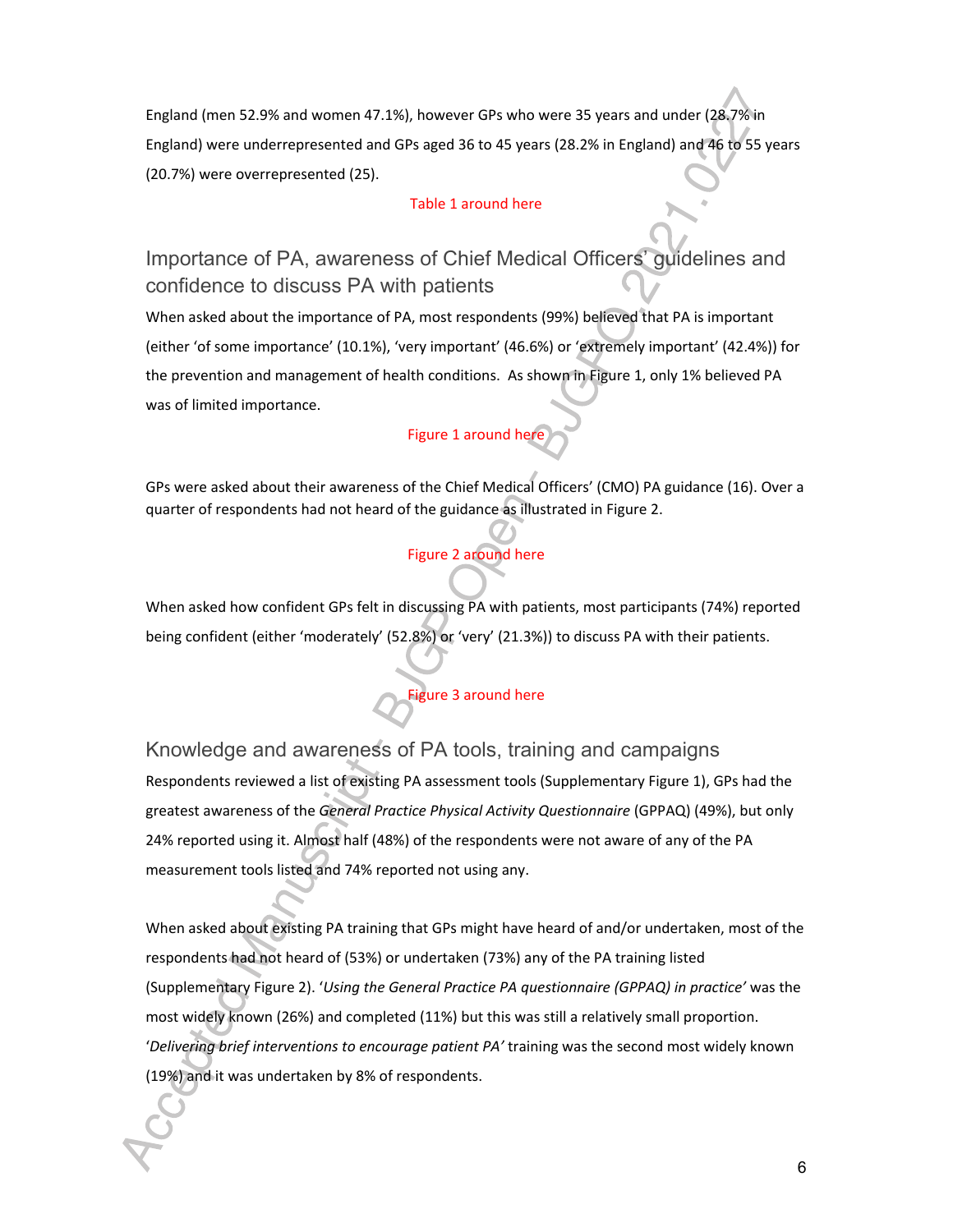GPs were asked about their awareness of a range of PA campaigns and related tools. The most widely known tool was 'Couch to 5k' (known by 78% and used by 44%,) followed by the 'parkrun practice' initiative (known by 66% and used by 32%). The third most known and used PA campaign or tool was 'Physical Activity via Social Prescribing' (known by 36% and used by 20%) (supplementary Figure 3).

GPs were asked about barriers and facilitators to effectively advising patients about PA (supplementary Figure 4). The top barriers were time available for the consultation (78%), perceptions of patients' attitude toward PA (62%), factors associated with the COVID-19 pandemic (e.g., ability to prescribe safe PA; 54%), the patients first language (54%) and concern by the patient about perceived risks of taking up PA (46%). The top five facilitators of PA promotion were the GP's own PA behaviour (51%), awareness of local PA opportunities for patients (50%), trust in local PA deliverers (e.g., physiotherapists, fitness and leisure providers; 44%), the belief that social prescribers or local PA providers are best placed to provide advice (41%) and financial incentives (35%).

When asked about the perceived credibility of sources of PA information, the NICE website (71%) was reported as the most trusted source of information. Blogs were the least trusted sources of information across all the organisations/outlet types (supplementary Figure 5).

A follow-up question asked GPs what would help them to have more and/or better conversations with patients about PA. Having a better understanding of the local PA offer was the most highly cited (57%). This was followed by having better relationships and trust in local PA delivery (33%), availability of support tools (30%) and training (25%). As shown in Table 2, content analysis of the optional open text response to this question indicated a perception that more time in consultations would enable better quality PA conversations within clinical practice (75% of the 131 respondents who provided an open text comment reported 'more time' would help them have PA conversations with patients) as exemplified in the following quote:

 "*A lot more time in consultations would help. We are struggling with the normal workload and the COVID pandemic plus the massive vaccination program is making discussions about exercise a low priority*".

Table 2 around here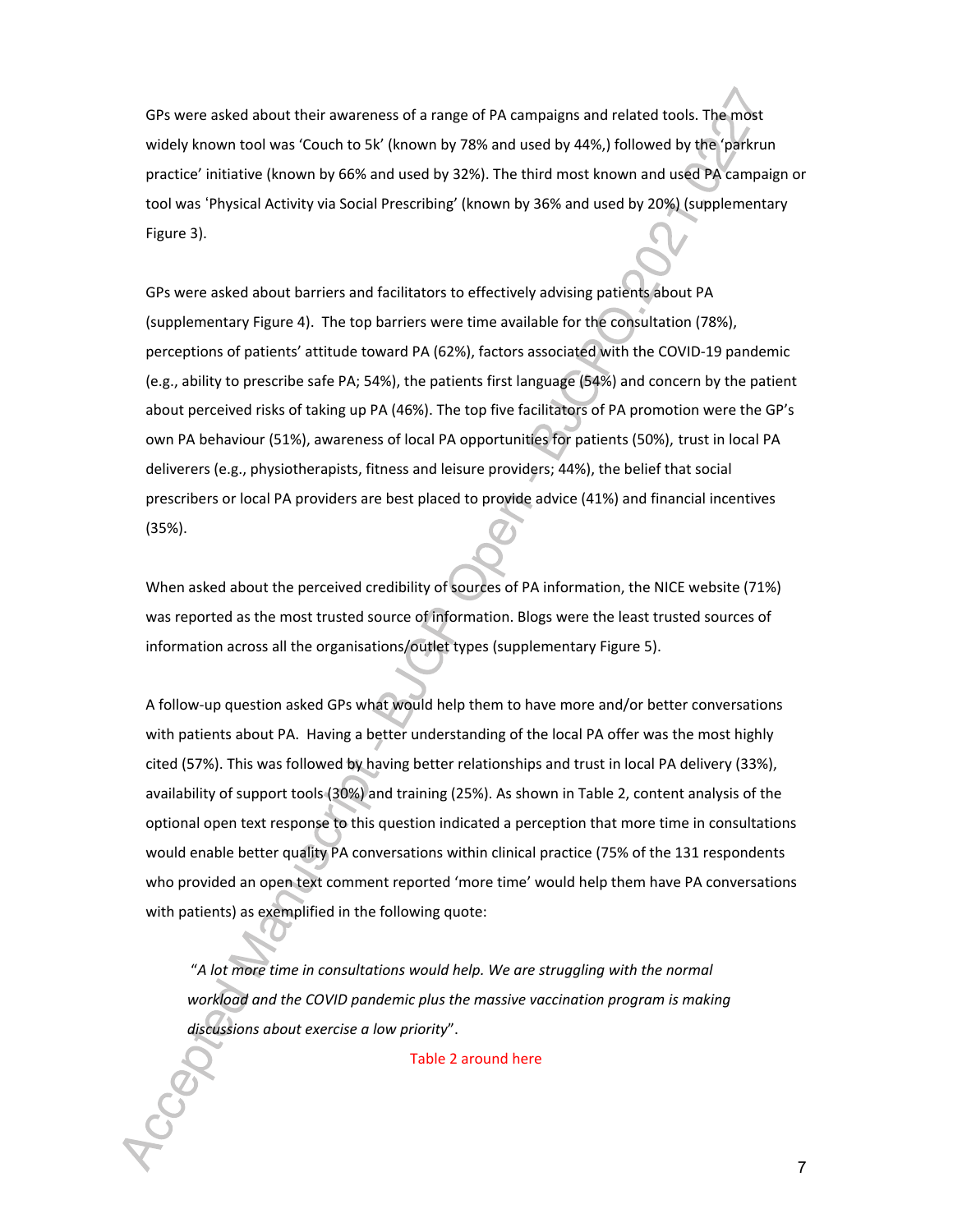## **DISCUSSION**

### **Summary**

PA is important for the prevention and management of numerous health conditions. Primary care settings have an important role to play in supporting people to be active as part of a whole system approach (5). This study aimed to describe GPs' experience of promoting PA within the primary care setting.

Findings show that almost all GP respondents (99%) believe that PA is important in the prevention and management of health conditions. Although many were not familiar with the CMO guidance on PA, the majority reported feeling confident raising the topic of PA with their patients. Awareness and use of PA tools to assess a patients' PA varied, the most widely known and used tool was the GPPAQ. Many of the other available tools were not known to GPs. The most widely cited barrier to discussing PA with patients was a lack of time; this was underscored through analysis of open text responses. The most common facilitators were GPs own PA behaviour and awareness of local PA opportunities. Awareness of, and engagement with, PA-related training was generally low. With regard to PA campaigns and support tools, 'Couch to 5k' and the 'parkrun practice' initiative were the most widely known and used. Finally, GP respondents perceived the NICE website to be the most trusted source of information and blogs were perceived as the least trusted.

## Strengths and limitations

This survey accessed a large sample of GPs as part of an omnibus survey that was not explicitly about PA, this may reduce the bias associated with attracting only PA advocates. The sample was selfselected, in that GPs opted-in to the omnibus survey, it was noted that GPs in training (GP registrars) were underrepresented with a predominance of older, more experienced GP respondents. Data collection was undertaken in January 2021 in the midst of the COVID-19 pandemic, which might have impacted on recruitment and responses.

### Comparison with existing literature

Our findings build on those of Chatterjee et al (15), providing an update on GPs' perspectives on PA promotion within the primary care context. Comparisons must be interpreted with caution, despite using similar methods, the wording of the questions was changed along with response options, making direct comparison inappropriate, instead noteworthy trends are highlighted.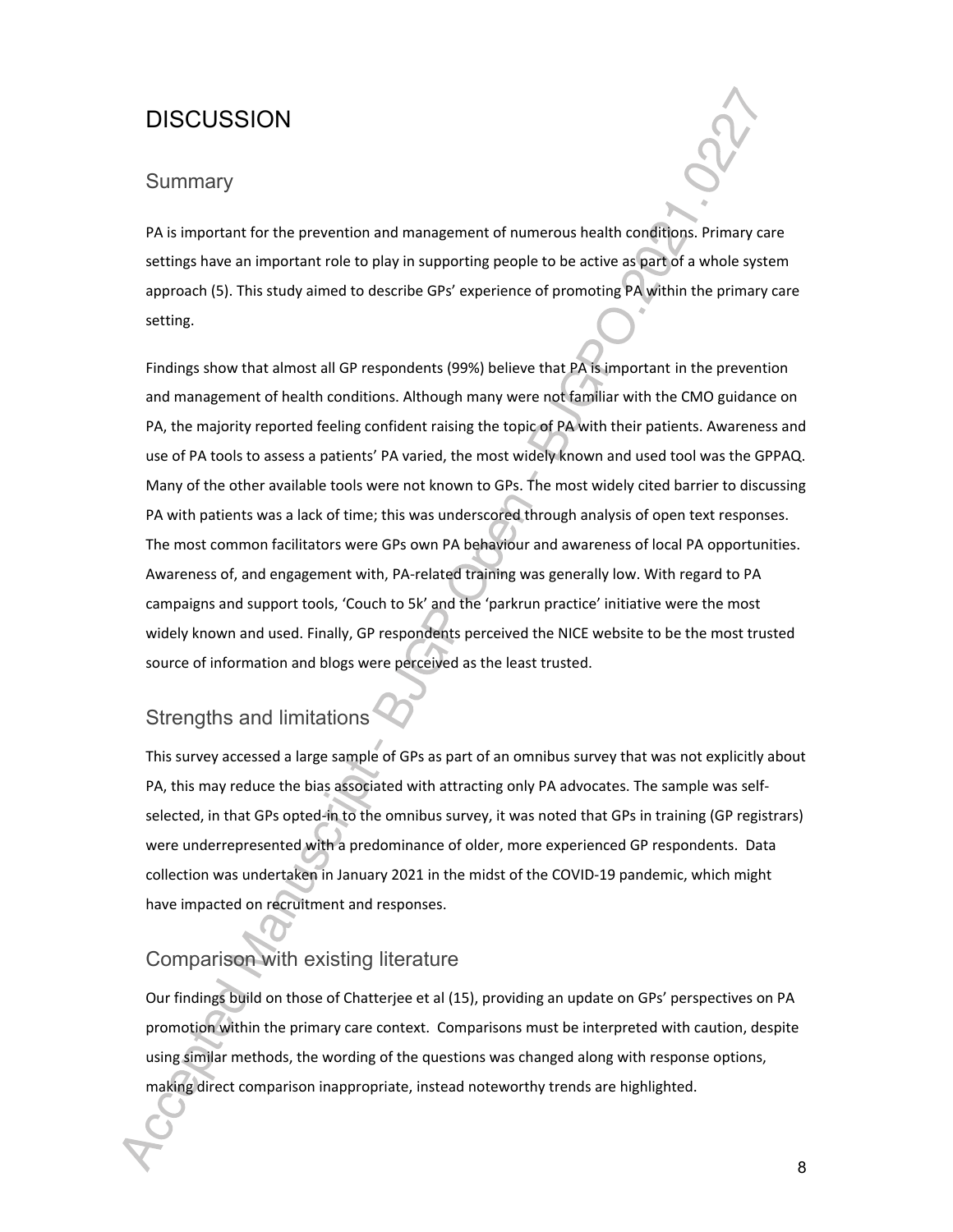Our findings suggest that 36% of respondents were at least somewhat familiar with the CMO guidance on PA, this is a greater proportion of respondents than in 2017 when only 20% were familiar. The proportion of GPs who reported feeling confident to discuss PA with patients is also greater than reported in the 2017 survey and the proportion feeling unconfident decreased. Previous literature has indicated that primary care providers might lack knowledge and confidence in discussing and promoting PA among patients (26–28). However, the current findings suggest that whilst familiarity with the CMO PA guidance remains low, three quarters of GPs felt confident to discuss PA with patients.

Our findings regarding use of GPPAQ to assess PA in primary care mirror those of Chatterjee et al (15) and it remains the best-known tool (49%) but use remains relatively low (24%). This warrants further exploration; pragmatic, integrated assessment tools could facilitate conversations about PA and help to make it 'part of the process' within clinical practice. However, despite being launched in 2006, findings suggest that the GPPAQ is not part of routine practice for many GPs.

When asked about specific PA tools and campaigns that were used in practice 'Couch to 5k' was the best known (78%) followed by the 'parkrun practice' initiative (66%). This suggests significant reach of these initiatives, perhaps explained by the partnerships these programmes have with NHS and Royal College of General Practitioners respectively. It is surprising that awareness of social prescribing was not higher, with only 36% of GPs reporting that they were aware of it. This may reflect the fact that it is relatively early in the implementation of social prescribing and the extent to which it is embedded varies regionally.

Lack of time was the most reported barrier to discussing PA with patients, a finding which reflects existing literature (29,30). In the UK, the GP workload is the highest it has ever been, and existing time constraints have been compounded by increased pressure on primary care due to COVID-19 (17). As the primary care system reconfigures, there is opportunity to embed PA across primary care. This notion speaks to the growing body of evidence that engaging the whole system is the only viable way to create meaningful change in population PA levels, as noted by McAuley et al (31) (p.2).

*"Doctors can be trained to deliver opportunistic advice on behaviour change, including exercise, but that doesn't necessarily change population levels of inactivity if efforts are sporadic, confined to motivated practitioners, or isolated from the societal factors that cue inactive choices."* 

9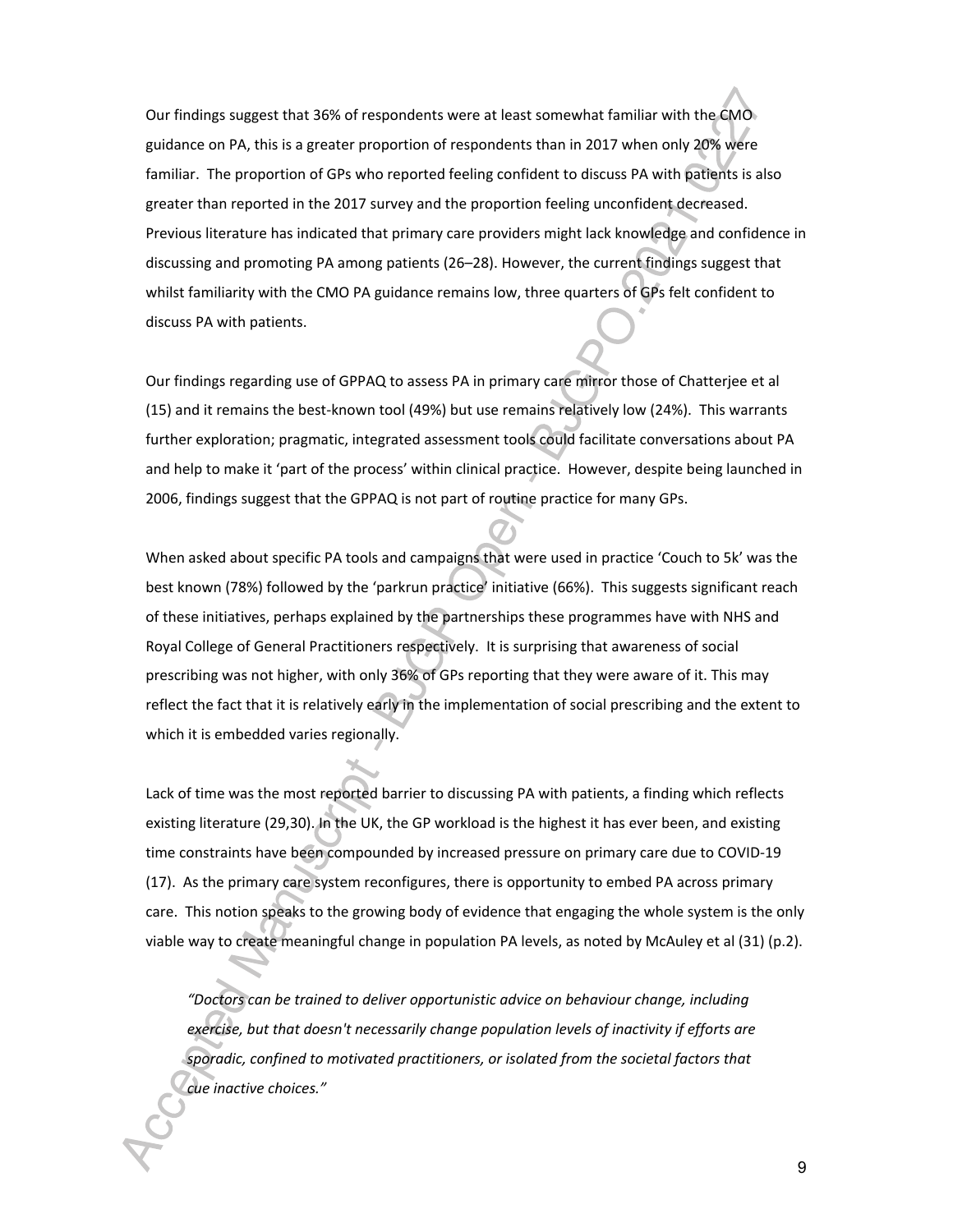Another key barrier to PA promotion that was frequently cited by GPs was the patients' first language not being English. People who cannot speak English well are more likely to be in poor health and experience a more rapid decline of good health by age (32). Nobles et al (33) highlight the need for culturally tailored language when communicating PA messages to under-served communities. This finding warrants further investigation due to its potential to further exacerbate health inequalities.

Almost half of GP respondents (45.9%) cited that concern from the patient about perceived risks of taking up PA acts as a barrier to advising patients on PA. This underscores the importance of the role of primary care clinicians in helping patients to interpret risk appropriately and in facilitating conversations that help patients to balance the inherent risks of physical inactivity with risks associated with increases in PA. Such conversations will be helped by the recent consensus statement confirming the low risk associated with PA for most people living with long term conditions from Reid et al (34).

### Implications for research and/or practice

The headline finding that GPs value PA, is positive. There are opportunities to explore how PA promotion can be made easier for GPs in the face of ongoing barriers. In addition to well-known barriers (28,29), our research also suggests additional barriers include communicating effectively with people who cannot speak English. If communication issues prevent GPs from promoting PA to people known to experience worse health, it has the potential to widen existing health inequalities, and should be a priority for further research and action.

Our findings suggest that promotion of PA in primary care could be facilitated through the design of tools that are intuitive, integrate with existing systems and enable quick assessment of PA. This could be helpfully explored, as could the development of appropriate training of GPs in the promotion of PA. Our findings also illustrate that community PA offers, such as 'parkrun practice' and 'Couch to 5k' are widely used by GPs. GPs clearly feel the need to know more about local offers, however as social prescribing is scaled-up and Link Workers are embedded, it may enable GPs to reinforce critical messaging and then hand over to team members who have current community connections.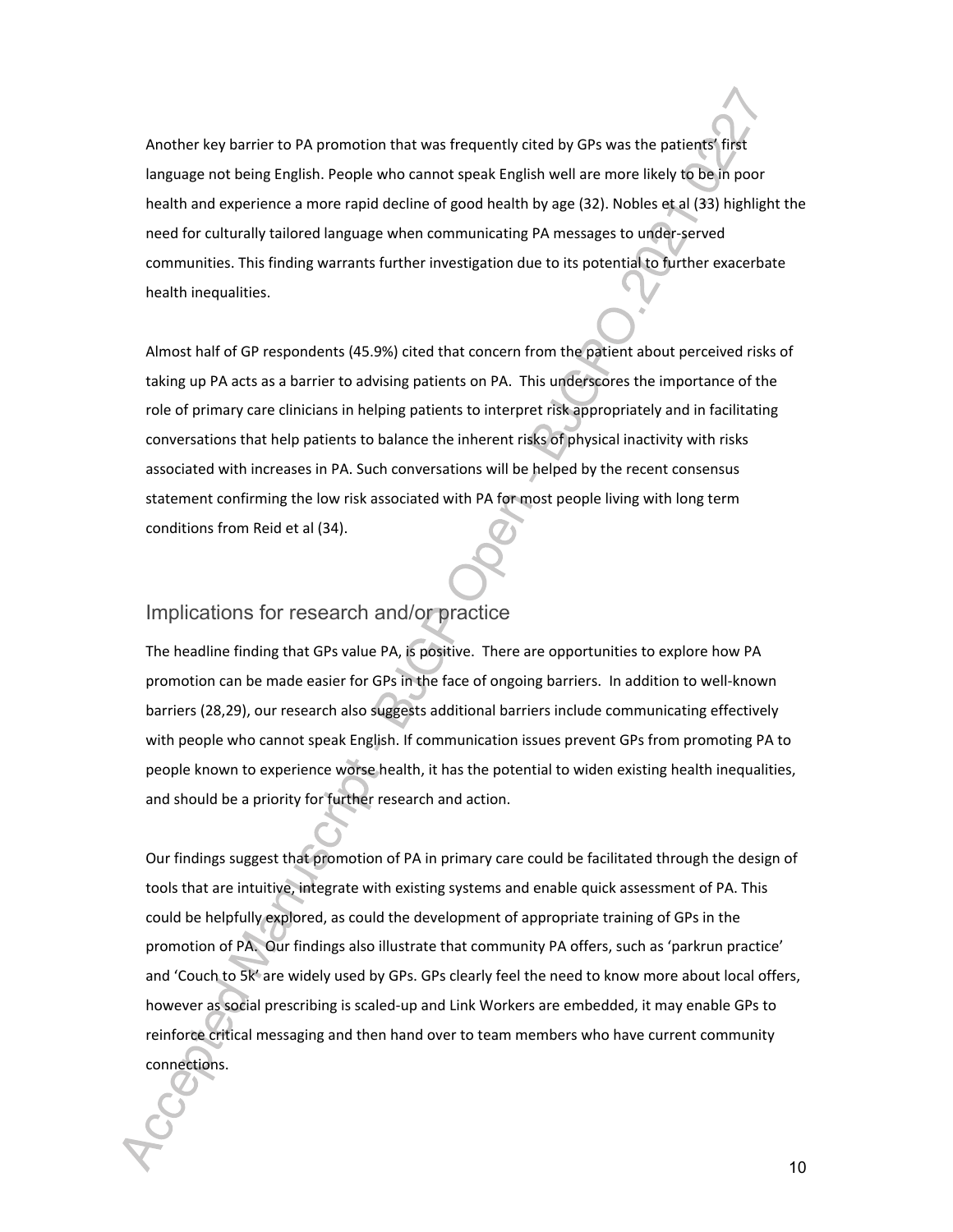GPs need to be supported by other members of the primary care team and the wider community, and enabled by systems and processes within primary care if they are to be effective in promoting PA. The individual action of GPs could be enhanced by stronger and closer connections between primary care and local authorities, PA providers, public health teams, Active Partnerships, Integrated Care Systems and other key parts of the broader system. As the landscape of primary care changes, a joined-up approach to embedding PA across primary care is needed.

## References

- 1. World Health Organisation. Global Action Plan on Physical Activity. Global Action Plan on Physical Activity 2018-2030. 2018. Available from: https://apps.who.int/iris/bitstream/handle/10665/272722/9789241514187-eng.pdf (accessed 18 Nov 2021).
- 2. Public Health England. Everybody active, every day. An evidence-based approach to physical activity. Public Health England. 2014. Available from: https://assets.publishing.service.gov.uk/government/uploads/system/uploads/attachment\_d ata/file/374914/Framework\_13.pdf (accessed 28 Nov 2021).
- 3. Savill B, Murray A, Weiler R. Is general practice engaged with physical activity promotion? Br J Gen Pract. 2015; 65 (638): 484-485.
- 4. Rutter H, Cavill N, Bauman A, Bull F. Systems approaches to global and national physical activity plans. Bull World Health Organ. 2019;97(2):162–5.
- 5. Milton K, Cavill N, Chalkley A, et al. Eight investments that work for physical activity. J Phys Act Heal. 2021 14;18(6):625-630.
- 6. Brooks J, Ahmad I, Easton G. Promoting physical activity: The general practice agenda. Br J Gen Pract. 2016; 66(650): 454–455.
- 7. National Institute for Health and Care Excellence. Physical activity: brief advice for adults in primary care (PH44). 2013. Available from: https://www.nice.org.uk/guidance/ph44/resources/physical-activity-brief-advice-for-adultsin-primary-care-pdf-1996357939909 (accessed 18 Nov 2021).
- 8. Ipsos MORI. Advertising execs rank below politicians as Britain's least-trusted profession. 2020. Available from: https://www.ipsos.com/ipsos-mori/en-uk/advertising-execs-rankbelow-politicians-britains-least-trusted-profession (accessed 12 Oct 2021).
- 9. NHS England » General Practice: A call to action. Available from: https://www.england.nhs.uk/blog/mike-bewick/ (accessed 12 Oct 2021).
- 10. Goodwin N, Curry N, Naylor C, Ross S, Duldig W. Managing people with long-term conditions An Inquiry into the Quality of General Practice in England. Available from: https://www.kingsfund.org.uk/sites/default/files/field/field\_document/managing-peoplelong-term-conditions-gp-inquiry-research-paper-mar11.pdf (accessed 12 Oct 2021).
- 11. Douglas F, Torrance N, Van Teijlingen E, Meloni S, Kerr A. Primary care staff's views and experiences related to routinely advising patients about physical activity. A questionnaire survey. BMC Public Health. 2006;6:138.
- 12. Hébert E, Caughy MO, Shuval K. Primary care providers' perceptions of physical activity counselling in a clinical setting: a systematic review. Br J Sport Med. 2012;46(10):625–31.
- 13. NHS Digital. Health Survey for England 2007: Healthy lifestyles: knowledge, attitudes and behaviour. 2007. Available from: https://digital.nhs.uk/data-and
	- information/publications/statistical/health-survey-for-england/health-survey-for-england-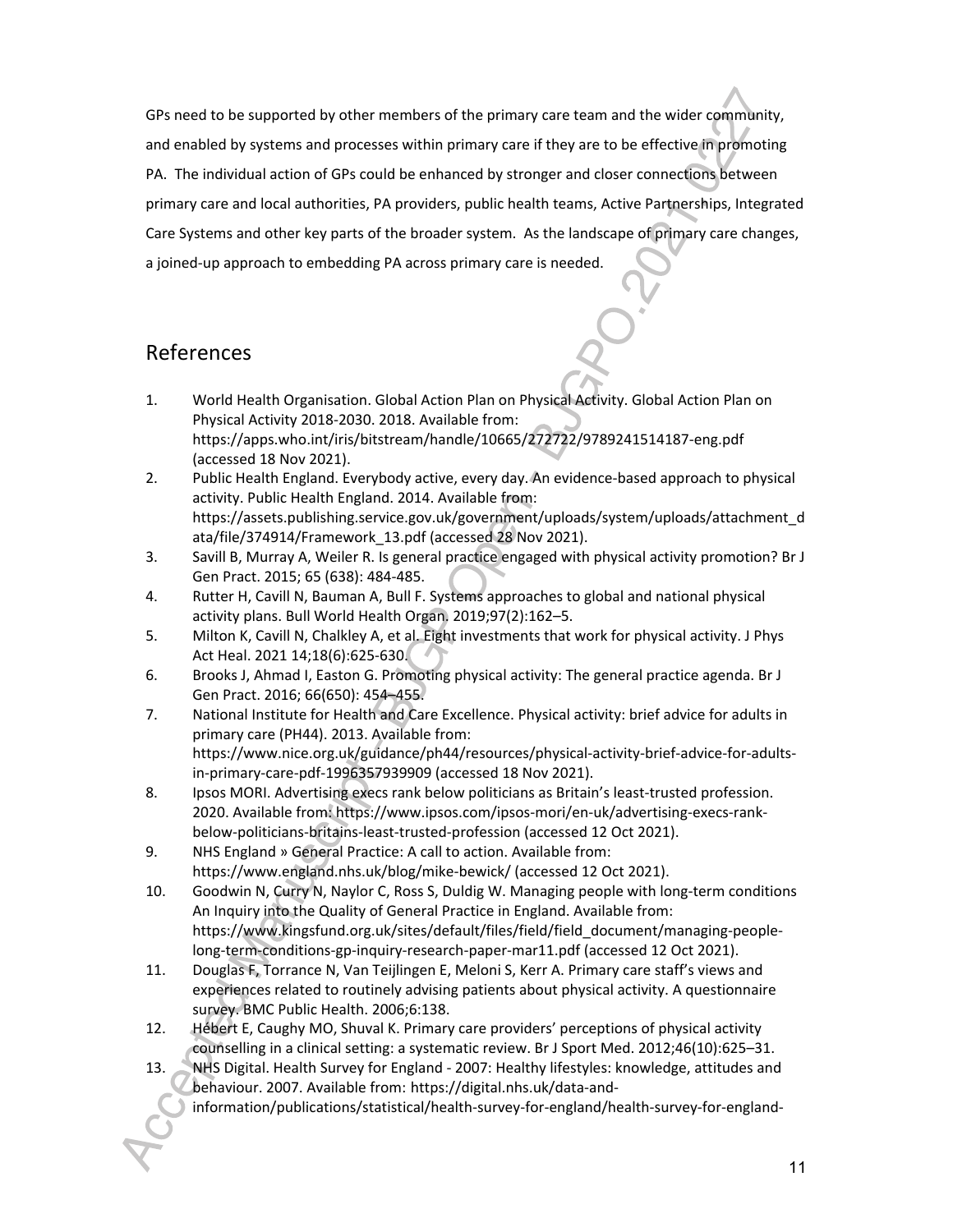2007-healthy-lifestyles-knowledge-attitudes-and-behaviour (accessed 28 Nov 2021).

- 14. Brannan M, Bernardotto M, Clarke N, Varney J. Moving healthcare professionals a whole system approach to embed physical activity in clinical practice. BMC Med Educ 2019; 19(1): 84.
- 15. Chatterjee R, Chapman T, Brannan MG, Varney J. GPs' knowledge, use, and confidence in national physical activity and health guidelines and tools: a questionnaire-based survey of general practice in England. Br J Gen Pract. 2017;67(663): e668-e675. doi:10.3399/bjgp17X692513
- 16. Department of Health and Social Care. Physical activity guidelines: infographics GOV.UK. 2019. Available from: https://www.gov.uk/government/publications/physical-activityguidelines-infographics (accessed 20 Oct 2021).
- 17. Fraser C, Fisher R. How has the COVID-19 pandemic impacted primary care? The Health Foundation. 2021. Available from: https://www.health.org.uk/news-and-comment/chartsand-infographics/how-has-the-covid-19-pandemic-impacted-primary-care (accessed 20 Oct 2021).
- 18. Suleman M, Sonthalia S, Webb C, et al. Unequal pandemic, fairer recovery: The COVID-19 impact inquiry report. 2021 Jul 6; Available from: https://www.health.org.uk/publications/reports/unequal-pandemic-fairer-recovery (accessed 12 Oct 2021).
- 19. Sport England. Active Lives Adult Survey Coronavirus (Covid-19) Report. 2020. Available from: https://sportengland-production-files.s3.eu-west-2.amazonaws.com/s3fs-public/2020- 10/Active Lives Adult May 19-20 Coronavirus Report.pdf?2L6TBVV5UvCGXb\_VxZcWHcfFX0\_wRal7 (accessed 12 Oct 2021).
- 20. Doctors.net.uk by doctors, for doctors. Available from: https://www.doctors.net.uk/ (accessed 12 Oct 2021).
- 21. Market Research Society. Code of Conduct | Market Research Society.. Available from: https://www.mrs.org.uk/standards/code-of-conduct (accessed 20 Oct 2021).
- 22. British Healthcare Business Intelligence Association. Guidelines & Legislation | BHBIA. Available from: https://www.bhbia.org.uk/guidelines-and-legislation (accessed 20 Oct 2021).
- 23. IBM. SPSS v24. 2017.
- 24. O'Cathain A, Thomas KJ. "Any other comments?" Open questions on questionnaires A bane or a bonus to research? BMC Med Res Methodol. 2004 Nov 8;4(1):1–7. Available from: https://bmcmedresmethodol.biomedcentral.com/articles/10.1186/1471-2288-4-25 (accessed 8 Nov 2021).
- 25. General Medical Council. What our data tells us about general practitioners working for the NHS in England and Scotland. 2018. Available from: https://www.gmc-uk.org/- /media/documents/what-our-data-tells-us-about-gps\_pdf-74830685.pdf (accessed 20 Oct 2021).
- 26. Osinaike J, Hartley SE. Physical activity counselling among junior doctors in the UK: A qualitative study. Health Educ J. 2021;80(5): 584-595.
- 27. Carlin L, Whelan ME, Musson H, Adams EJ. Impact of a National Peer-Led Training Program to Increase Brief Physical Activity Advice Given to Patients by Health Care Professionals. J Phys Act Heal. 2021;1–8.
- 28. Rennie K, Ahern A, King B, et al. Integration of Physical Activity Promotion within Primary and Secondary Care Settings: Rapid Evidence Review and Lessons from Practice Case Studies. 2020. Available from: https://www.repository.cam.ac.uk/handle/1810/317077 (accessed 20 Oct 2021).
- 29. Leenaars KEF, Smit E, Wagemakers A, Molleman GRM, Koelen MA. Facilitators and barriers in the collaboration between the primary care and the sport sector in order to promote physical activity: A systematic literature review. Prev Med. 2015; 81:460-478.
- 30. Huijg JM, Gebhardt WA, Verheijden MW et al. Factors influencing primary health care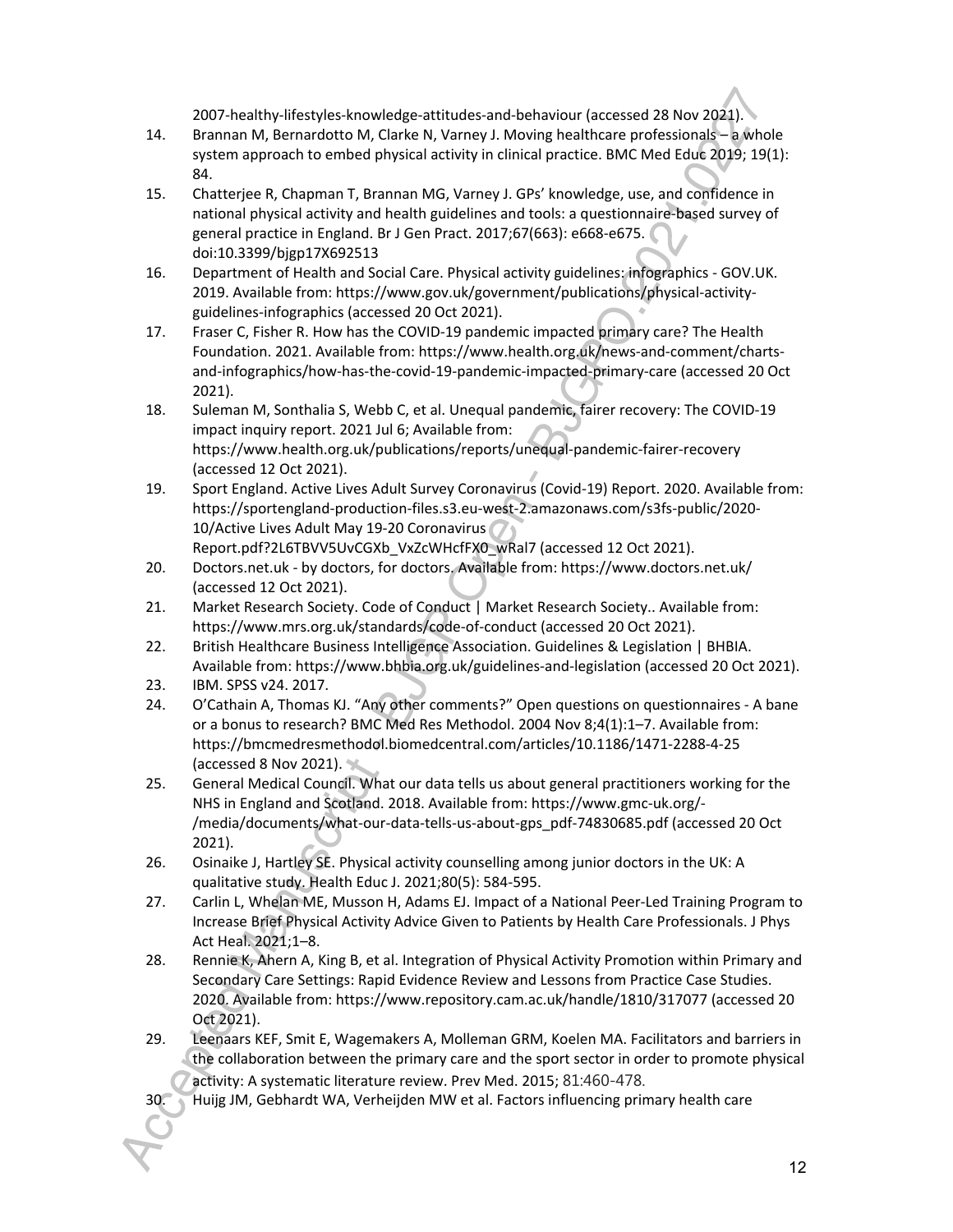professionals' physical activity promotion behaviors: a systematic review. Int J Behav Med. 2015; 22(1):32–50.

- 31. MacAuley D, Bauman A, Frémont P. Exercise: Not a miracle cure, just good medicine physical activity remains the best buy for public health. BMJ 2015; 350 :h1416 doi:10.1136/bmj.h1416
- 32. Office for National Statistics. People who cannot speak English well are more likely to be in poor health. 2015. Available from: https://www.ons.gov.uk/peoplepopulationandcommunity/culturalidentity/language/articles/ peoplewhocannotspeakenglishwellaremorelikelytobeinpoorhealth/2015-07-09 (accessed 22 Nov 2021).
- 33. Nobles J, Thomas C, Gross ZB, et al. "Let's Talk about Physical Activity": Understanding the Preferences of Under-Served Communities When Messaging Physical Activity Guidelines to the Public. Int J Environ Res Public Health. 2020;17(8):1–17.
- 34. Reid H, Ridout AJ, Tomaz SA, Kelly P, Jones N. Benefits outweigh the risks: a consensus statement on the risks of physical activity for people living with long-term conditions. Br J Sports Med. 2021; bjsports-2021-104281. Available from: https://bjsm.bmj.com/content/early/2021/10/21/bjsports-2021-104281 (accessed 28 Oct 2021).

### Funding

Helen Quirk's time is funded by an NIHR School for Public Health Research Postdoctoral launching fellowship (2020-2022). The other authors have no funding to declare.

### Ethical approval

Ethical approval for secondary data analysis was obtained from Sheffield Hallam University (Ref no: ER31786738) and The University of Sheffield (Ref no.: 038259) Research Ethics Committees.

### Competing interests

Anna Lowe, Anna Myers and Rob Copeland are researchers in the evaluation of OHID's Moving Healthcare Professionals Programme. Jamie Blackshaw and Sabrina Palanee lead the delivery of the Moving Healthcare Professionals Programme at OHID.

### Acknowledgements

The authors thank Suzanne Gardner, Sarah Ruane, Jo Lea (Sport England) and Charlene Simons (OHID) for their input to survey design. They also thank MedeConnect Healthcare Insight, who were responsible for the collection and processing of data.

#### **Table 1. Demographic breakdown of sample.**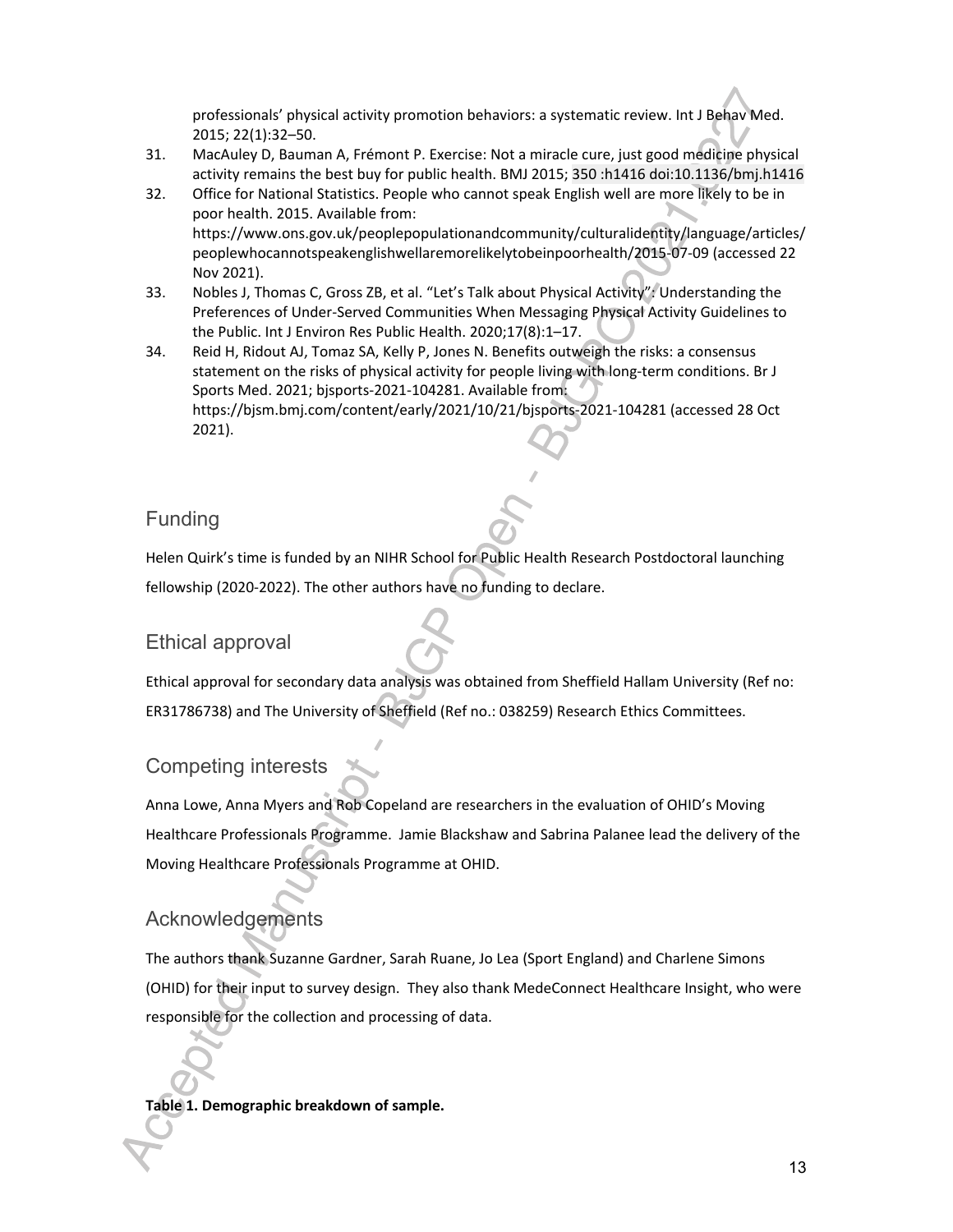|      |                        | Frequency (n)  | Percent (%) |
|------|------------------------|----------------|-------------|
| Sex  | Men                    | 450            | 53.6        |
|      | Women                  | 380            | 45.3        |
|      | Other                  | $\overline{2}$ | 0.2         |
|      | Prefer not to say      | $\overline{7}$ | 0.8         |
| Age  | 35 years or under      | 37             | 4.4         |
|      | 36 to 45 years         | 354            | 42.2        |
|      | 46 to 55 years         | 279            | 33.3        |
|      | 56 years or over       | 169            | 20.1        |
| Role | GP Partner / Principal | 438            | 52.2        |
|      | Salaried GP            | 258            | 30.8        |
|      | Locum GP               | 142            | 16.9        |
|      | GP registrar           | $\mathbf{1}$   | 0.1         |

**Figure 1. Perceived importance of physical activity for the prevention and management of health conditions.**



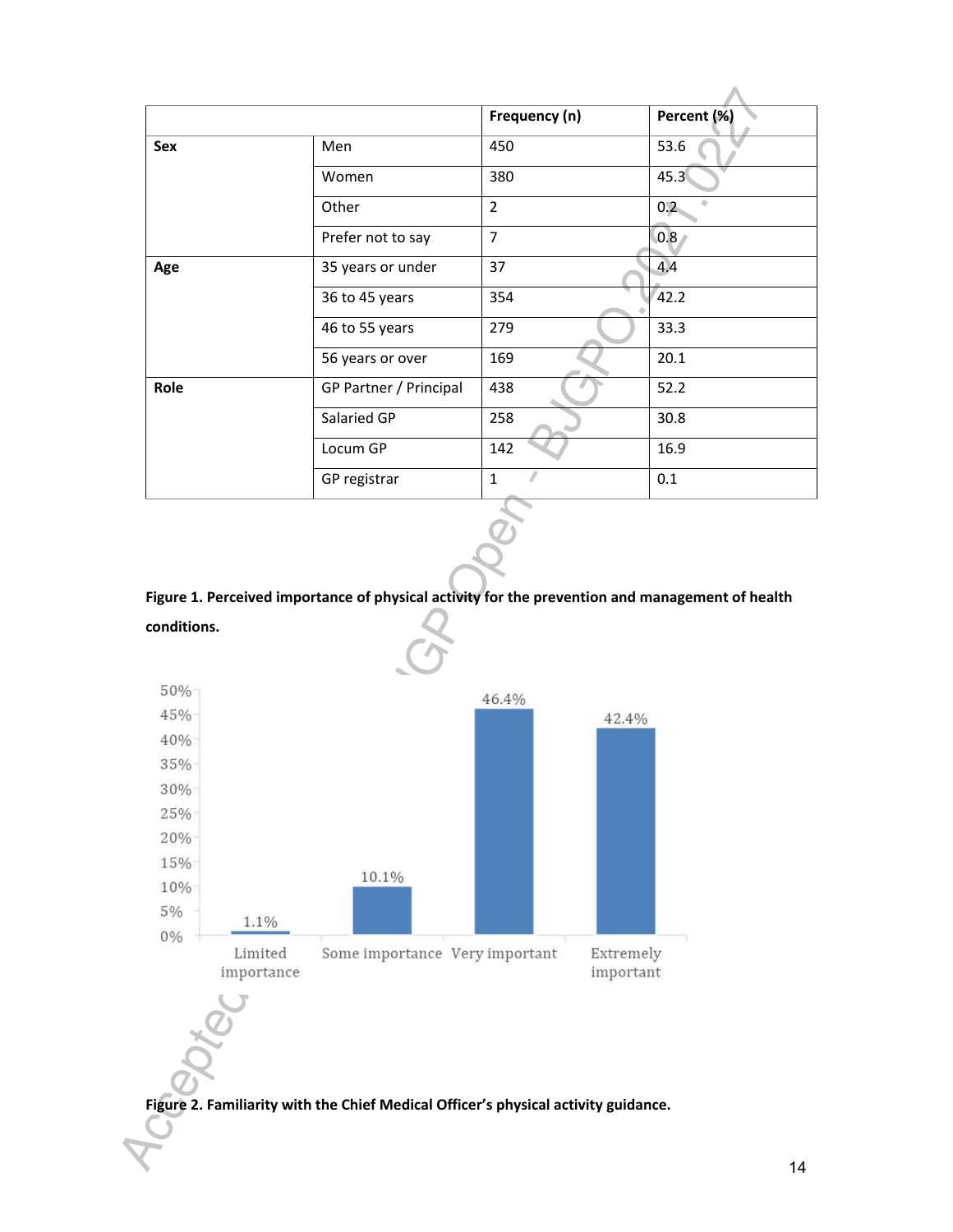



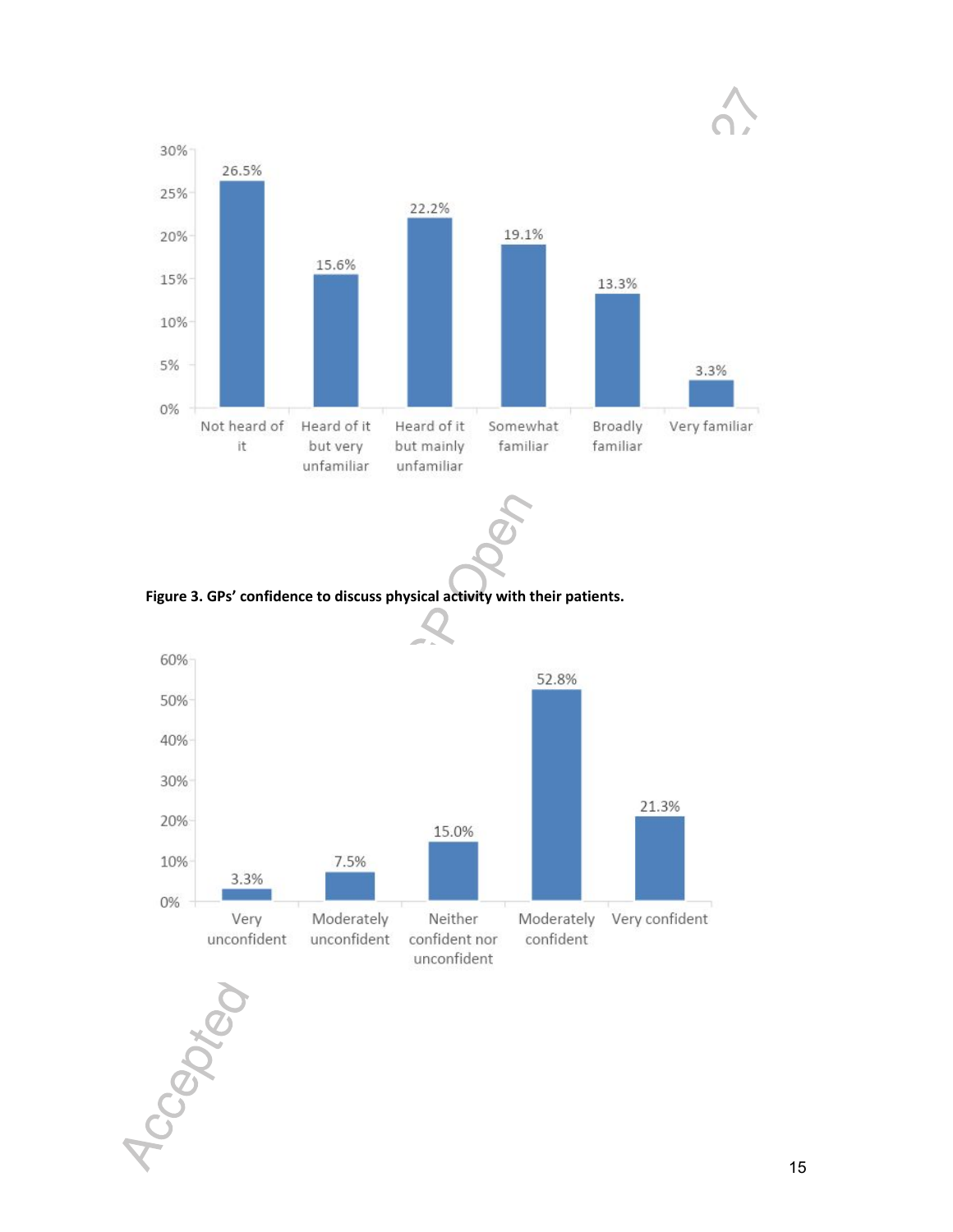### **Table 2. Overview of codes from content analysis of open text answers.**

| Codes: what would help GPs to have<br>more, or better-quality physical activity<br>conversations within clinical practice? | Frequency<br>code was<br>reported | <b>Example response</b>                                                                                                                                                                                                                                       |
|----------------------------------------------------------------------------------------------------------------------------|-----------------------------------|---------------------------------------------------------------------------------------------------------------------------------------------------------------------------------------------------------------------------------------------------------------|
| More consultation time                                                                                                     | 98                                | Seriously, we have no time to do any of this! We<br>need time to actually do our medical jobs. If<br>people really need to be advised how to exercise,<br>why does that responsibility (like everything<br>else!!!) fall to GPs?!!!                           |
| Referrals - other/ better resources<br>available and improved links to local<br>services                                   | 22                                | The process for referral to local providers and the<br>funding or discounting of these keeps changing.<br>Consistent easy pathways would help                                                                                                                 |
| Not part of GP job role - others are<br>better suited                                                                      | 12                                | I think this is the job of Public Health campaigns.<br>In fact I feel that HCA (health care assistants)<br>would be better place to do that during chronic<br>disease review.<br>No time really, there should be a physical activity<br>advocate to refer to. |
| COVID/lockdown                                                                                                             |                                   | A lot more time in consultations would help. We<br>are struggling with the normal workload and the<br>Covid pandemic plus the massive vaccination<br>program is making discussions about exercise a<br>low priority                                           |
| Financial; incentive or funding to do it                                                                                   | 5                                 | Time and resources and payment for time at work<br>to do this.<br>The process for referral to local providers and the<br>funding or discounting of these keeps changing.<br>Consistent easy pathways would help.                                              |
| More GPs                                                                                                                   | 3                                 | About 10000 more GPs.<br>More time. More doctors.                                                                                                                                                                                                             |
| Reduced workload                                                                                                           | 3                                 | Increased consultation time. Reduced workload.<br>More time currently just coping with normal<br>workload.                                                                                                                                                    |
| Better patient attitudes/willingness<br>towards exercise                                                                   | 3                                 | More time in consultation and patient willingness.<br>More time and better attitudes towards exercise.                                                                                                                                                        |
| Wider cultural change needed                                                                                               | 3                                 | Widespread cultural and societal changes. GP<br>input is a drop in the ocean.                                                                                                                                                                                 |